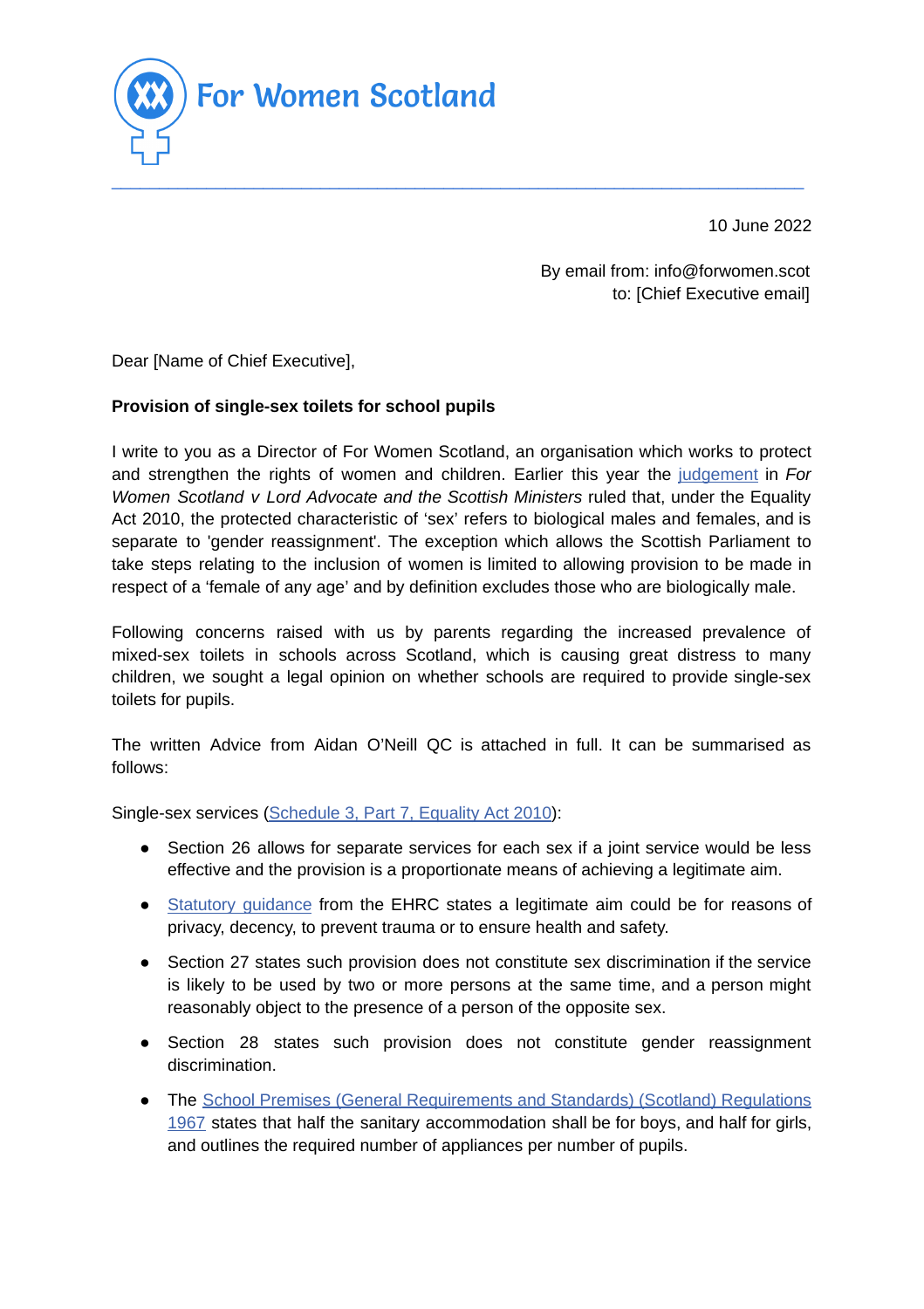- It is therefore lawful for provision to be made for sex segregated toilets and that this will *not* constitute unlawful sex discrimination if such provision can be said to be in all the circumstances a proportionate measure seeking to realise a legitimate aim.
- Once the proportionality of the measure is established with regard to lawful sex discrimination it is difficult to see how this can constitute unlawful gender reassignment discrimination. However, schools may consider it a more proportionate response to provide (in addition to, but separately from, the provision of communal sex-segregated toilets for pupils) a number of self-contained individual gender-neutral toilets to cater to the needs of those pupils with the protected characteristic of gender reassignment.

Harassment (Part 2, [Chapter2,](https://www.legislation.gov.uk/ukpga/2010/15/section/26) [Equality](https://www.legislation.gov.uk/ukpga/2010/15/part/6/chapter/1) Act 2010) and Schools (Part 6, Chapter 1, Equality Act [2010](https://www.legislation.gov.uk/ukpga/2010/15/part/6/chapter/1)):

- Section 26(1) on harassment prohibits conduct that has the effect of violating another's dignity, or creating an intimidating, hostile, degrading, humiliating or offensive environment for that other person (and subsection (4) says their perception must be taken into account). Sex is a relevant protected characteristic.
- Section 85(3) states the responsible body of a school must not harass a pupil.
- Section 85(10) states that gender reassignment is not a relevant protected characteristic in the application of section 26 on harassment in schools.
- The prohibition against harassment therefore creates a positive obligation on schools not to follow (or desist from) any course of conduct which can be said to be related to the pupils' biological sex and which can be perceived by those pupils as having the effect either of violating their dignity or of creating an intimidating, hostile, degrading, humiliating or offensive environment for them. There is no parallel obligation regarding gender reassignment.

In conclusion:

- There is an enforceable legal obligation on both local authority and private co-educational schools in Scotland to make provision for separate toilets for boys and girls both in the interests of respect for privacy, preserving decency, preventing trauma and/or ensuring health and safety particularly of girl pupils; and to avoid creating what girl pupils in particular might perceive and experience as an intimidating, hostile, degrading, humiliating or offensive environment for them.
- The question of what toilet provision might properly be made for those pupils with the protected characteristic of gender reassignment cannot lawfully be relied upon to undermine the basic decision and duty on schools' non-harassment obligations to make separate toilet provision for boys and girls.
- These duties can be enforced against local authority and private schools in Scotland by wholly private enforcement actions brought by pupils (individually or collectively) alleging a breach by the schools of the non-harassment obligations related to the sex of their pupils.